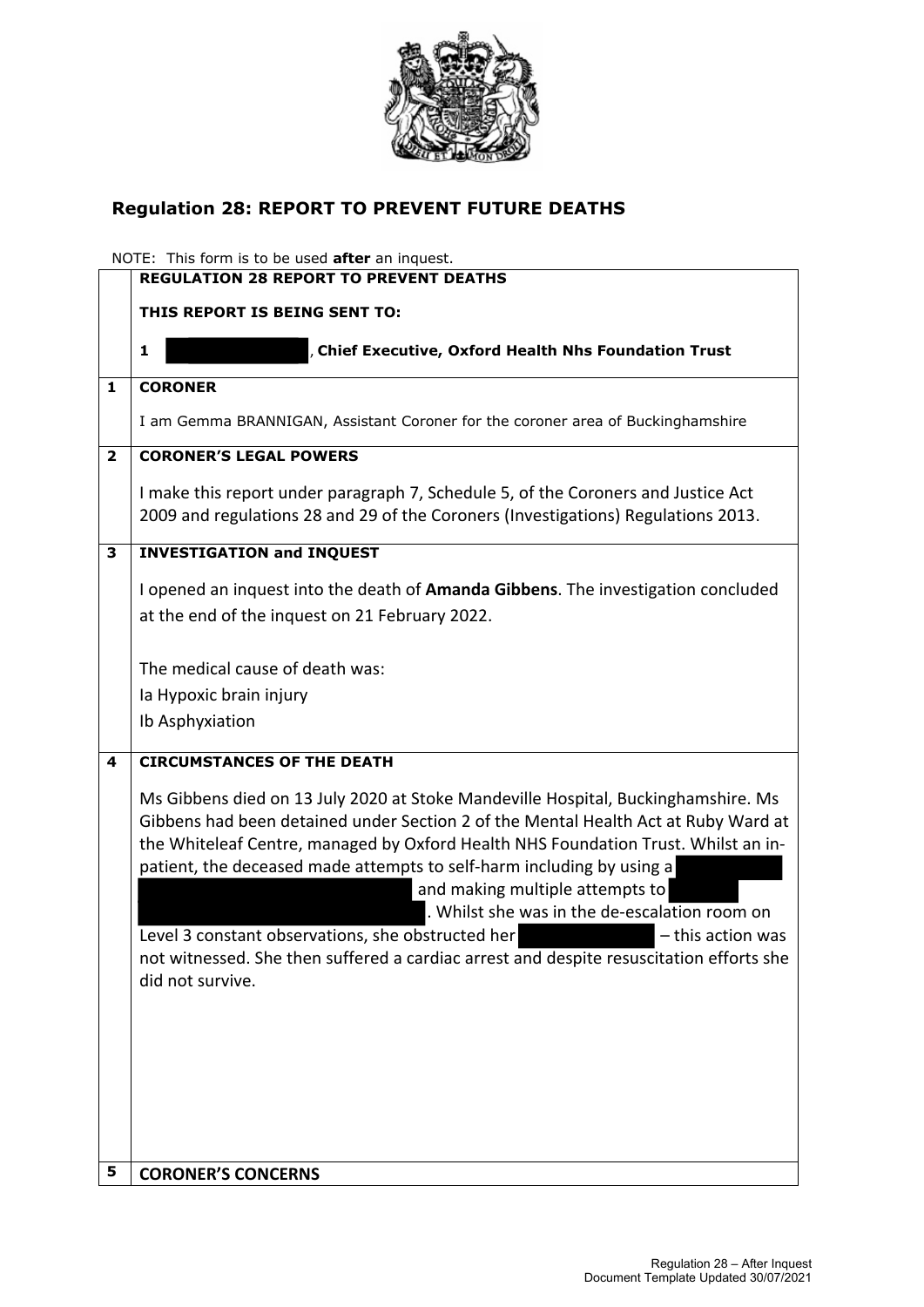

The **MATTERS OF CONCERN** are as follows: (brief summary of matters of concern)

### CORONER'S CONCERNS

During the course of the inquest the evidence revealed matters giving rise to concern. In my opinion there is a risk that future deaths could occur unless action is taken. In the circumstances it is my statutory duty to report to you.

The MATTERS OF CONCERN are as follows. –

#### 1. **Using a monitor screen for Level 3 constant "within eyesight" enhanced observations**.

The jury found in this case that the deceased could not be seen at all times whist in the de-escalation area, because male healthcare staff moved from observing the female patient from their position in the doorway of the de-escalation room, to view via the monitor in the corridor, when the patient moved into the bathroom, to increase her privacy. Although the Observation policy has been updated since this death in July 2020, by the time of the inquest, the use of the monitor for performing L3 observations was not specifically addressed or prohibited. Although the head of nursing was clear that this should no longer be happening in practice, the current Matron of Ruby ward gave evidence that this was still happening, and although it was now being 'discouraged', it was not prohibited.

#### 2. **Searching bedrooms on Ruby ward for prohibited items**

The evidence in this case demonstrated that the deceased had prohibited items in her bedroom on Ruby Ward, including a

 The search of the patient environment in July 2020 was not effective in identifying and removing items which could be used for self-harm by a detained patient under the Mental Health Act, who was at risk of self harm. The evidence heard at the time of the inquest in February 2022 was that the bedroom searching process does not always include looking into or underneath a patient's property in their room for concealed items, although some changes to the method and recording of searches are intended. A previous Report to Prevent Future Deaths to the Trust dated April 2019 also identified that the search process on Ruby ward was not effective.

### **6 ACTION SHOULD BE TAKEN**

In my opinion action should be taken to prevent future deaths and I believe you (and/or your organisation) have the power to take such action.

## **7 YOUR RESPONSE**

You are under a duty to respond to this report within 56 days of the date of this report,